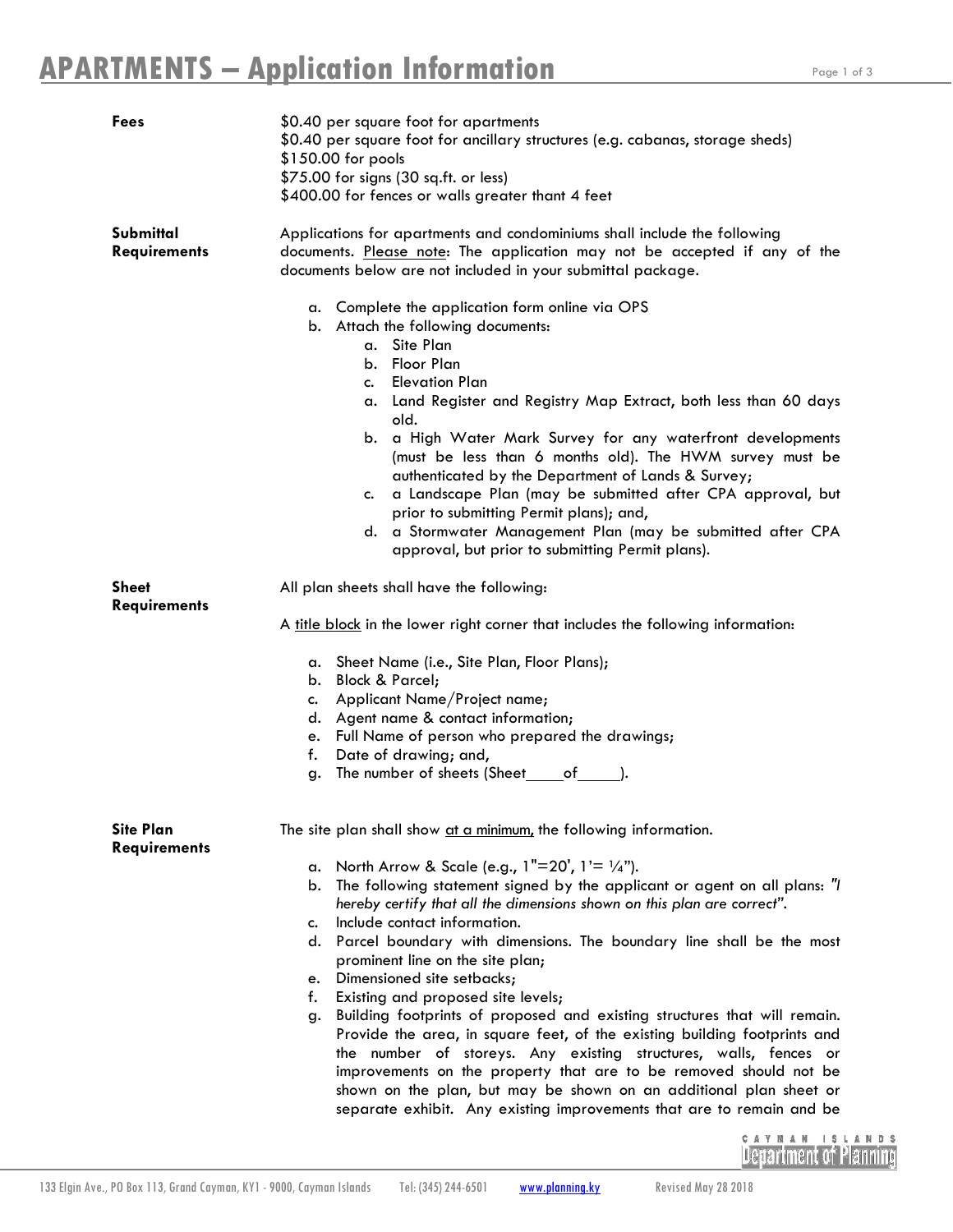|                            | incorporated into the site plan should be shown and labeled as "existing";                                                                                                                                                                                                         |  |
|----------------------------|------------------------------------------------------------------------------------------------------------------------------------------------------------------------------------------------------------------------------------------------------------------------------------|--|
|                            | Existing and proposed easements;<br>h.                                                                                                                                                                                                                                             |  |
|                            | On the site plan, label in table form or within the footprint of each<br>i.<br>unit/building, the area (in square feet) of the building footprint and the                                                                                                                          |  |
|                            | building's gross floor area;                                                                                                                                                                                                                                                       |  |
|                            | Parking lot layout. Dimension drive aisle widths and curve return radii.<br>j.                                                                                                                                                                                                     |  |
|                            | Provide the area, in square feet, of the paved surface;                                                                                                                                                                                                                            |  |
|                            | Provide parking calculations. Specify the number of spaces required and<br>k.                                                                                                                                                                                                      |  |
|                            | provided per building use (for multi-use developments);<br>I.                                                                                                                                                                                                                      |  |
|                            | Show the building footprints of any adjacent, existing developments.<br>Label the current use of all adjacent properties;                                                                                                                                                          |  |
|                            | m. The full extent of the adjacent road. Dimension the road width and label                                                                                                                                                                                                        |  |
|                            | the street name;                                                                                                                                                                                                                                                                   |  |
|                            | Existing spot grades of the fronting road and adjacent properties.<br>n.                                                                                                                                                                                                           |  |
|                            | Proposed finished grades for the proposed site.<br>о.                                                                                                                                                                                                                              |  |
|                            | Location of the proposed water supply and sanitary systems. Sanitary<br>p.<br>systems shall be labeled as follows: "Wastewater Treatment & Disposal<br>per Water Authority Specifications." Note: Septic tanks shall be at least<br>5-feet from any buildings;                     |  |
|                            | Location and type of trash containers;<br>q.                                                                                                                                                                                                                                       |  |
|                            | Provide locations of existing and proposed CUC poles, water meters,<br>r.                                                                                                                                                                                                          |  |
|                            | exterior $A/C$ units, cisterns, septic tanks;                                                                                                                                                                                                                                      |  |
|                            | On the floor plans, provide the area (in square feet) for each major room<br>s.                                                                                                                                                                                                    |  |
|                            | and label the rooms' uses; and,                                                                                                                                                                                                                                                    |  |
|                            | Show location of any existing water bodies, beach ridges, rock walls or<br>t.<br>other significant natural features.                                                                                                                                                               |  |
| <b>Elevation Plan</b>      | The elevation drawings shall show at a minimum, the following                                                                                                                                                                                                                      |  |
| <b>Requirements</b>        | information.                                                                                                                                                                                                                                                                       |  |
|                            | a. Building elevations for each building side;                                                                                                                                                                                                                                     |  |
|                            | Full cross-section of site, illustrating the existing site topography<br>b.                                                                                                                                                                                                        |  |
|                            | and proposed finished site grade. Include existing site grade                                                                                                                                                                                                                      |  |
|                            | of adjacent properties.                                                                                                                                                                                                                                                            |  |
|                            | Any existing or proposed perimeter walls/fences, retaining<br>c.<br>walls and seawalls.                                                                                                                                                                                            |  |
|                            | d. Indicate scale of drawing                                                                                                                                                                                                                                                       |  |
|                            |                                                                                                                                                                                                                                                                                    |  |
| <b>Additional Planning</b> | Planning Department staff may require additional information from the applicant                                                                                                                                                                                                    |  |
| <b>Documents</b>           | as deemed necessary to conduct a complete review.                                                                                                                                                                                                                                  |  |
|                            |                                                                                                                                                                                                                                                                                    |  |
| <b>Plan Revisions</b>      | Once the plans have been approved by the Central Planning Authority, any<br>subsequent revisions to the plan may require a new application.                                                                                                                                        |  |
|                            | All structures or improvements constructed under the previous plan must be shown<br>and clearly labeled as existing. Proposed changes and/or additions must also<br>be clearly shown and labeled and must be graphically distinct from the existing<br>structures or improvements. |  |